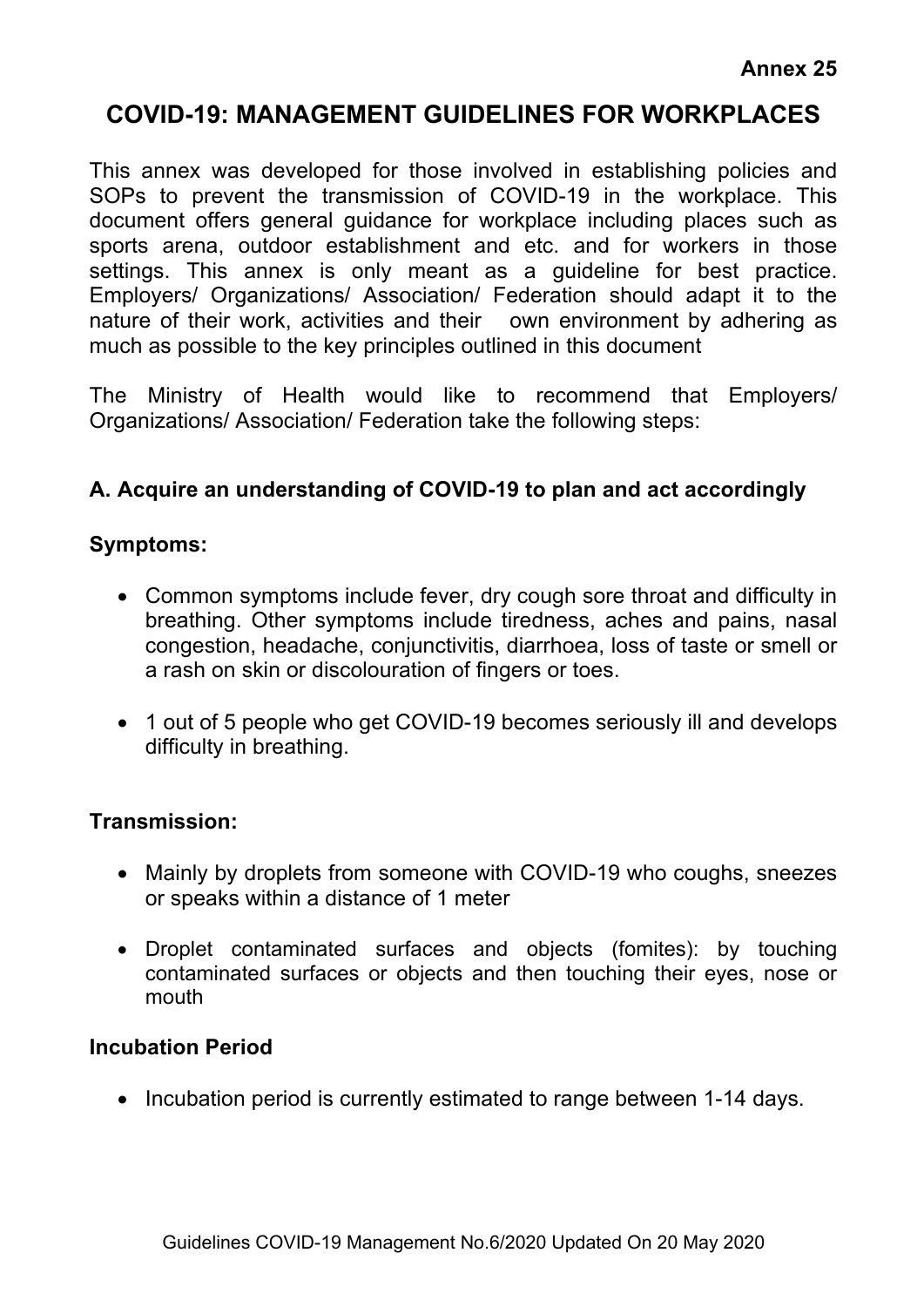#### **Vulnerable Employees:**

- Older persons
- Those with pre-existing medical conditions e.g. high blood pressure, heart disease, lung diseases, cancer or diabetes

#### **B. All organizations should take appropriate steps to ensure maximum protection of employees.**

### **Action by Employers/ Organizations/ Association/ Federation**

a) Communicate to employees about COVID-19;

- Advice on preventive methods; including personal hygiene and respiratory etiquette. Refer Appendix 1.
- The need to practice hand hygiene regularly e.g. via e mail, social media, gamification etc. Refer Appendix 2.
- Regular updates on COVID-19
- How to Use Surgical Masks refer Appendix 3
- Appropriate health education materials regarding COVID-19

b) Implement a system of safety and health measures at workplace

- Establish and implement measures to provide a safe environment and minimise risk of outbreaks.
- Implement a detailed monitoring plan to ensure compliance to safety and health measures.
- Supervisors to assist the implementation and coordination of the system of safety and health measures:
	- $\circ$  To monitor temperature and symptoms of staff at entrance daily. If temperature is more than  $37.5$ <sup>o</sup>C and or presence of symptoms such as cough, sore throat and difficulty in breathing, they are not allowed in and advised to seek treatment.
	- o To monitor temperature of visitors at entrance daily. If temperature is more than  $37.5$ <sup>o</sup>C, they are not allowed in and advised to seek treatment
	- o Conduct mental health assessment among employees and carry out appropriate measures to reduce stress among employees.
	- o Monitor sick leave and absenteeism among employees. Keep a record of staff sick leave including reasons for leave, duration of leave and current status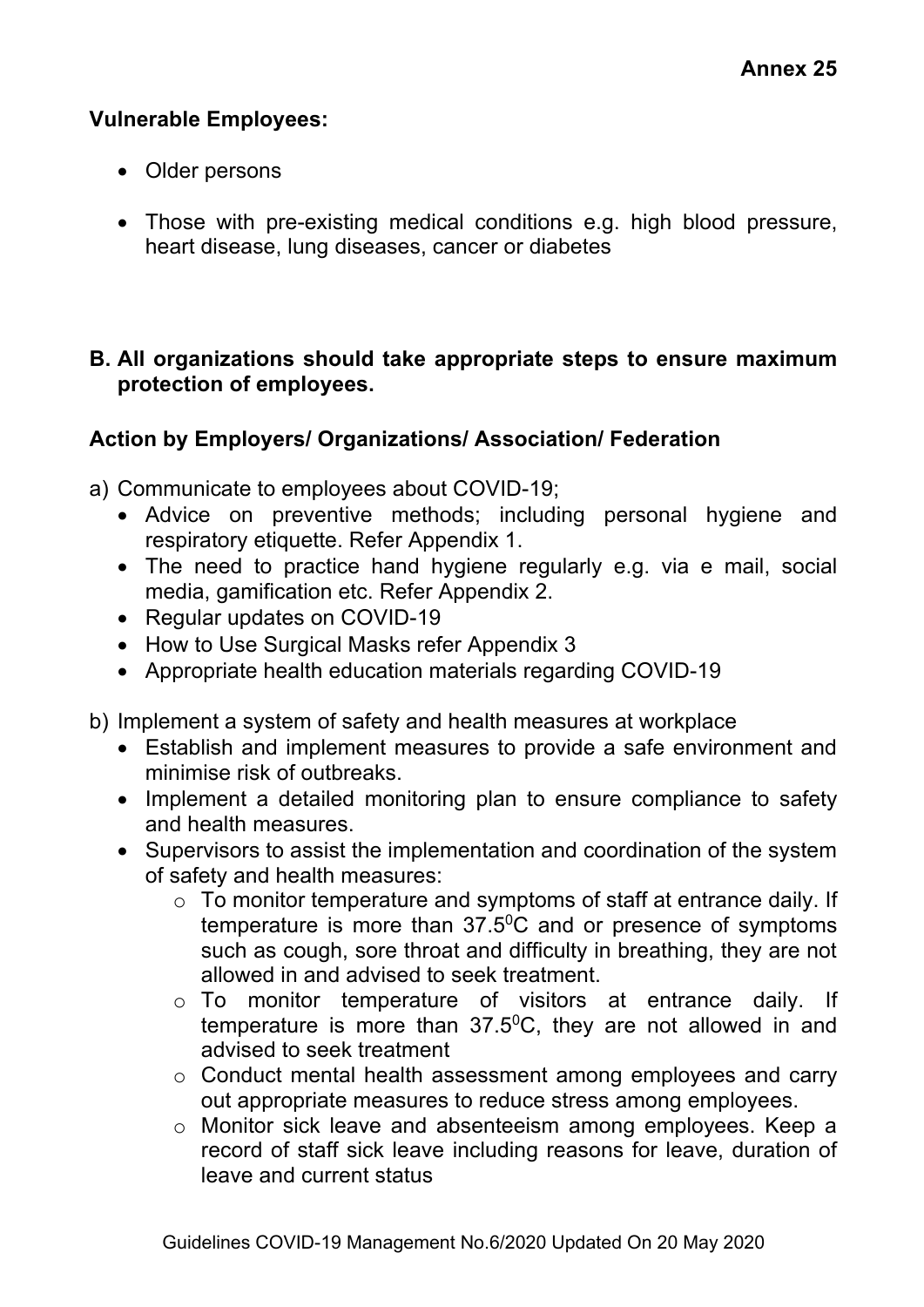### **Action by Employees**

- a) Keep updated on COVID-19
- b) Always maintain good personal hygiene;
	- Frequent hand washing with soap and water or hand sanitizer
	- Practice respiratory etiquette
- c) Practice social distancing in communal dining and encourage take away wherever possible
- d) Download and use MySejahtera app
- e) If develops symptoms;
	- Alert supervisor immediately
	- Wear face mask at all times
	- Seek medical treatment immediately
	- Avoid contact with fellow employees
- f) In areas where social distancing cannot be properly implemented, should wear face mask at all times

#### **Action at the workplace**

- a) Reduce physical interaction and ensure social distancing at all times
	- Consider alternate communication methods e.g. virtual meetings in place of face to face meetings, training sessions, and group chats etc.
	- Consider staggered working and break hours to reduce possible number of employees at all common spaces
	- Plan for contingency measures in case there are limited human resources and to allow those on home surveillance to work from home
	- Consider a no handshaking policy
	- Consider having meetings outdoor if possible
	- In case of indoor meetings or events, ensure all precautions are taken:
		- o Limit number of participants based on size of venue
		- o Settings should adhere to social distancing practices. When necessaries marking should be indicated
		- $\circ$  Inform employees not to attend if they are unwell and to join the meeting or training using a virtual platform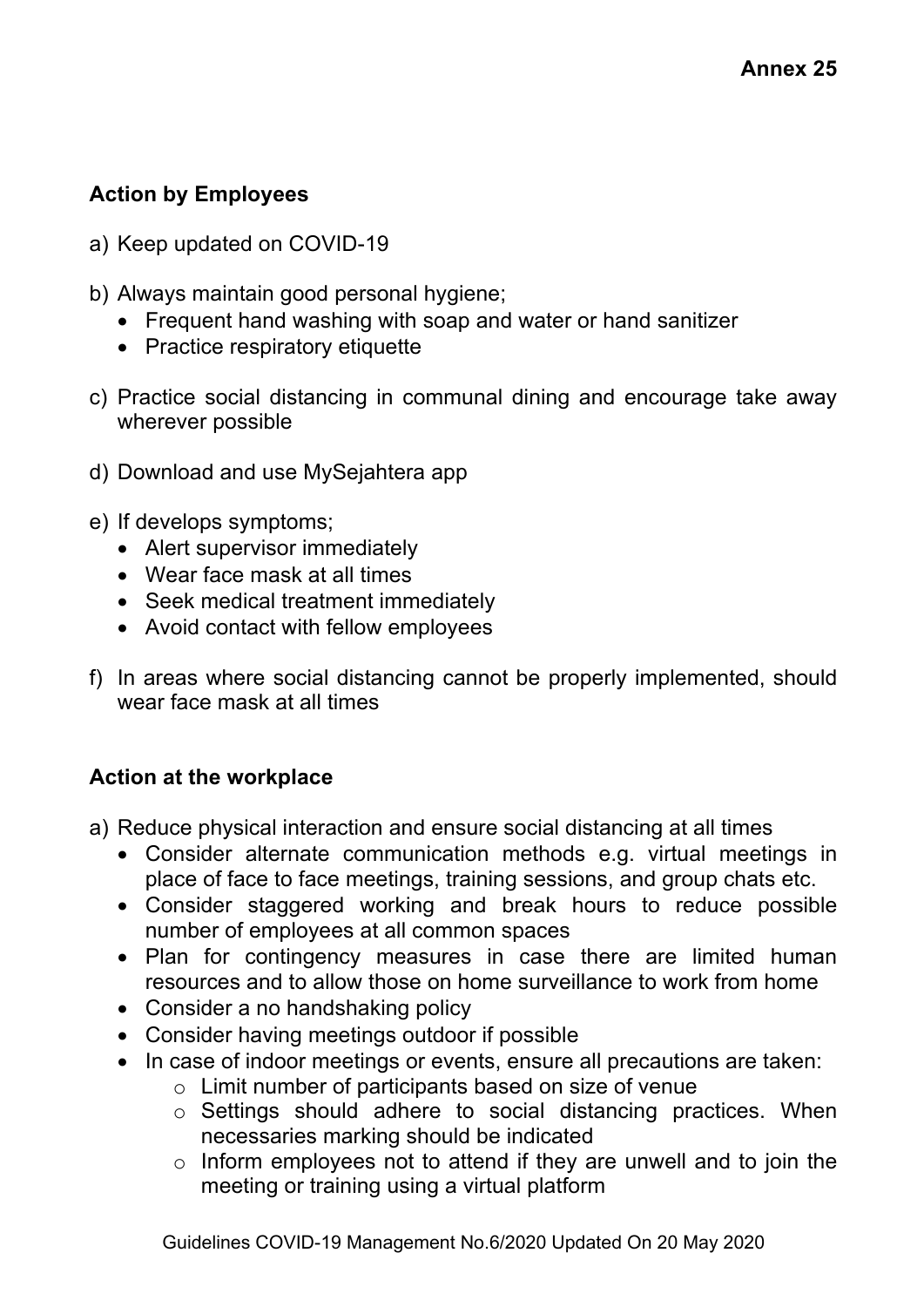- o Provide hand sanitizers where availability of soap and water is limited.
- o Face masks and tissues for those who develop respiratory symptoms
- o Consider opening windows for natural lighting and better ventilation where possible
- b) Ensure a clean and hygienic environment through regular cleaning and disinfection of the venue and its equipment.
	- Cleaning and disinfection of high touch areas such as door handles, railings, taps, etc to be cleaned at least three (3) times in 8 hours
	- Cleaning and Disinfection procedures (refer Annex 36)
	- Enforce hand sanitization at premise entrance
	- Provide easy access to soap and water or provide hand sanitizers for maintenance of hand hygiene
	- Proper maintenance of toilet facilities and floor drains.

### **Travel Considerations for the workplace**

- a. Before traveling:
	- i. Make sure your organization and its employees have the latest advisory on traveling from MOH
	- ii. Based on the latest information, your organization should assess the benefits and risks related to upcoming travel plans.
	- iii. Ensure employees travelling are not of high risk to develop COVID-19
	- iv. Consider issuing employees who are about to travel with small bottles hand rub. This can facilitate regular hand-washing.
	- v. Consider providing employees with face mask in case there is a need to use it
- b. While traveling:
	- i. Always bring along surgical mask and sanitizer for use when required
	- ii. Avoid crowded places and closed contact with people showing symptoms
	- iii. Maintain social distancing at least 1 meter apart
	- iv. Seek prompt medical treatment if developing symptoms
- c. When employees return from traveling:
	- i. Observe home surveillance as per MOH advise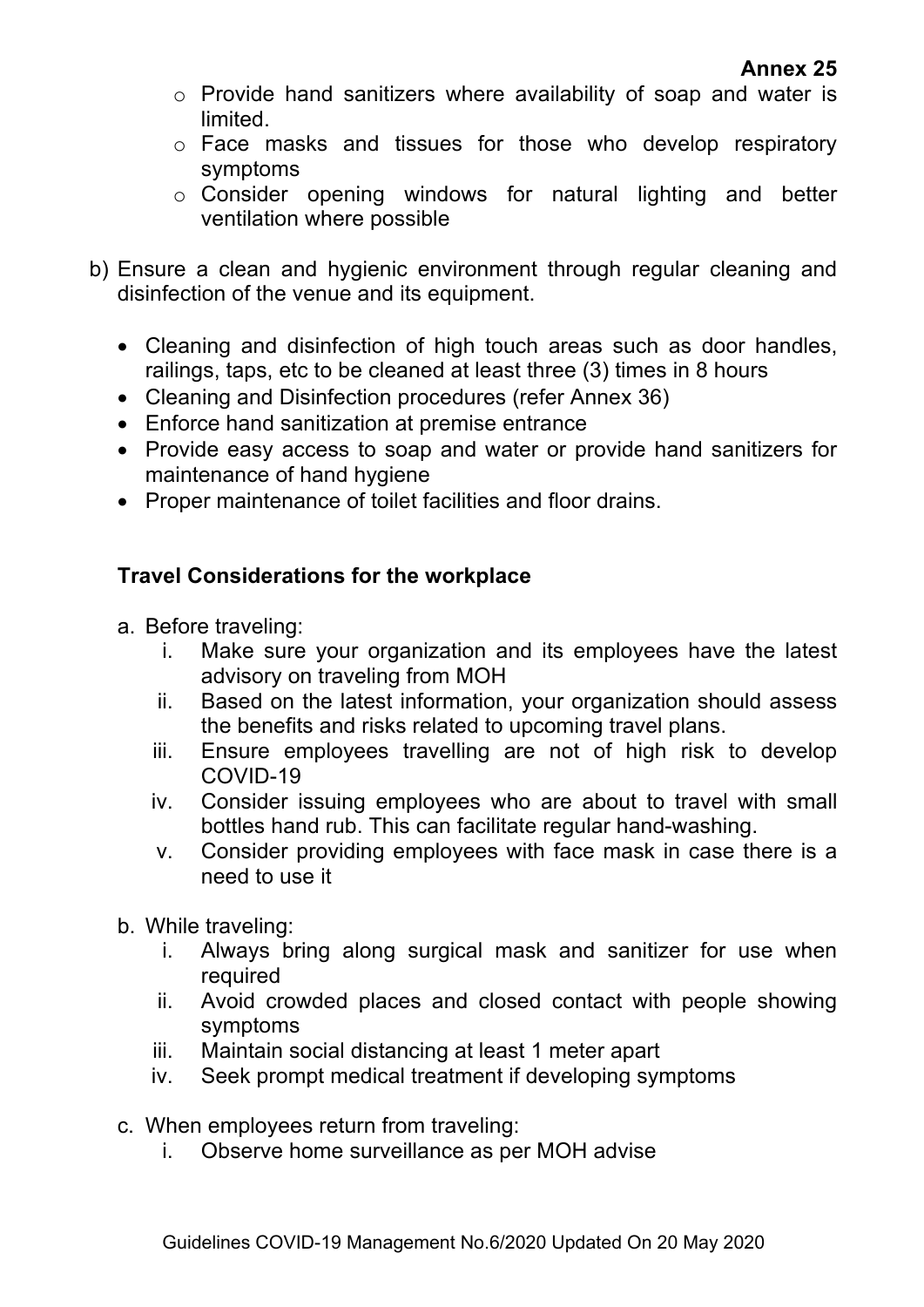#### **Annex 25**

ii. Immediately seek medical attention if you have symptoms of respiratory tract infections such as fever, cough or difficulty breathing within 14 days after returning from the visit

This guideline may be used as a basis for managing employees advised to keep up to date with the latest developments and advice issued by the Ministry of health.

Prepared by;

Occupational Health Unit, Occupational and Environment Health Sector Ministry of Health Malaysia.

Date: 14<sup>th</sup> July 2020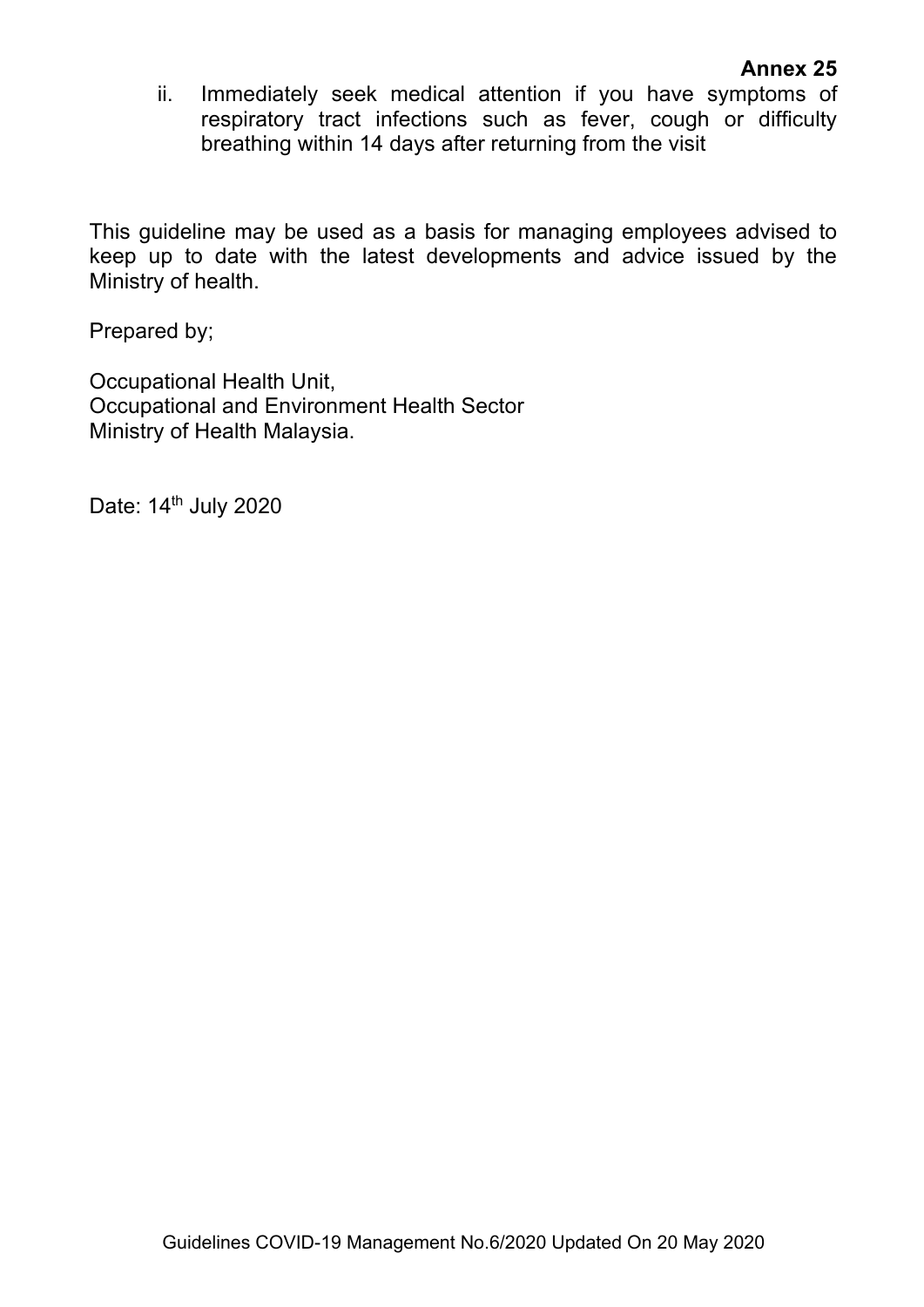### **REFERENCES:**

- 1. World Health Organisation (WHO). Coronavirus disease (COVID-19) outbreak. Available at: https://www.who.int/emergencies/diseases/novelcoronavirus-2019 (Accessed 20 May 2020).
- 2. World Health Organisation (WHO). Considerations for public health and social measures in the workplace in the context of COVID-19. 10 May 2020. Available at: https://www.who.int/publications-detail/considerationsfor-public-health-and-social-measures-in-the-workplace-in-the-context-ofcovid-19 (Accessed on 20 May 2020)
- 3. World Health Organisation (WHO). COVID-19 FAQS Available at: https://www.epi-win.com/ (Accessed 20 May 2020).
- 4. Center for Disease Control and Prevention (CDC). Water, Sanitation & Environmentally-related Hygiene. 22 April 2020. Available at: https://www.cdc.gov/healthywater/hygiene/etiquette/coughing\_sneezing .html (Accessed on 20 May 2020)
- 5. Center for Disease Control and Prevention (CDC). Coronavirus Disease 2019 (COVID-19). Environmental Cleaning and Disinfection Recommendations. Rev 1 April 2020. Available at: https://www.cdc.gov/coronavirus/2019 ncov/community/organizations/cleaning-disinfection.html (Accessed on 20 May 2020)
- 6. Dalton, Craig and Corbett, Stephen and Katelaris, Anthea, Pre-Emptive Low Cost Social Distancing and Enhanced Hygiene Implemented before Local COVID-19 Transmission Could Decrease the Number and Severity of Cases. (March 5, 2020). Available at SSRN: https://ssrn.com/abstract=3549276 Ministry of Health Malaysia. Guidelines on COVID-19 Management in Malaysia no. 04/2020 (4th Edition).
- 7. Ministry of Health Malaysia. Maklumat Terkini COVID-19. Available at http://covid-19.moh.gov.my/ (Accessed 20 May 2020)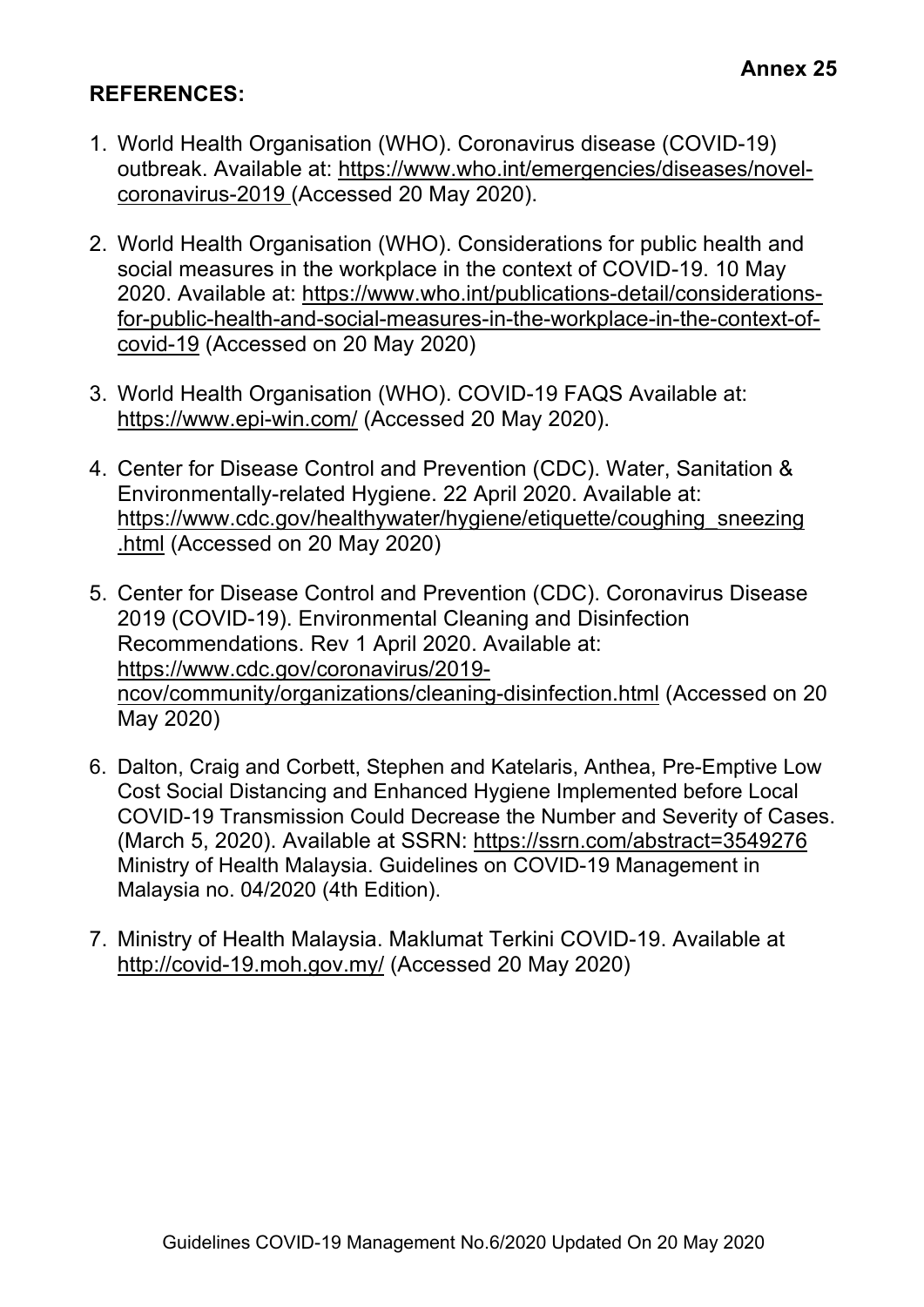### **Appendix 1**

### **Personal hygiene and respiratory etiquette**

- Good personal hygiene should be observed at all times. Regular hand hygiene by washing with soap and water or use hand sanitizer
- Maintain at least 1 meter distance between yourself and anyone who is coughing or sneezing.
- Avoid touching eyes, nose and mouth
- Cover nose and mouth with a tissue when sneezing or coughing
- Put used tissue in a waste basket
- If no tissue available, use upper sleeve or elbow instead of hands while sneezing and coughing.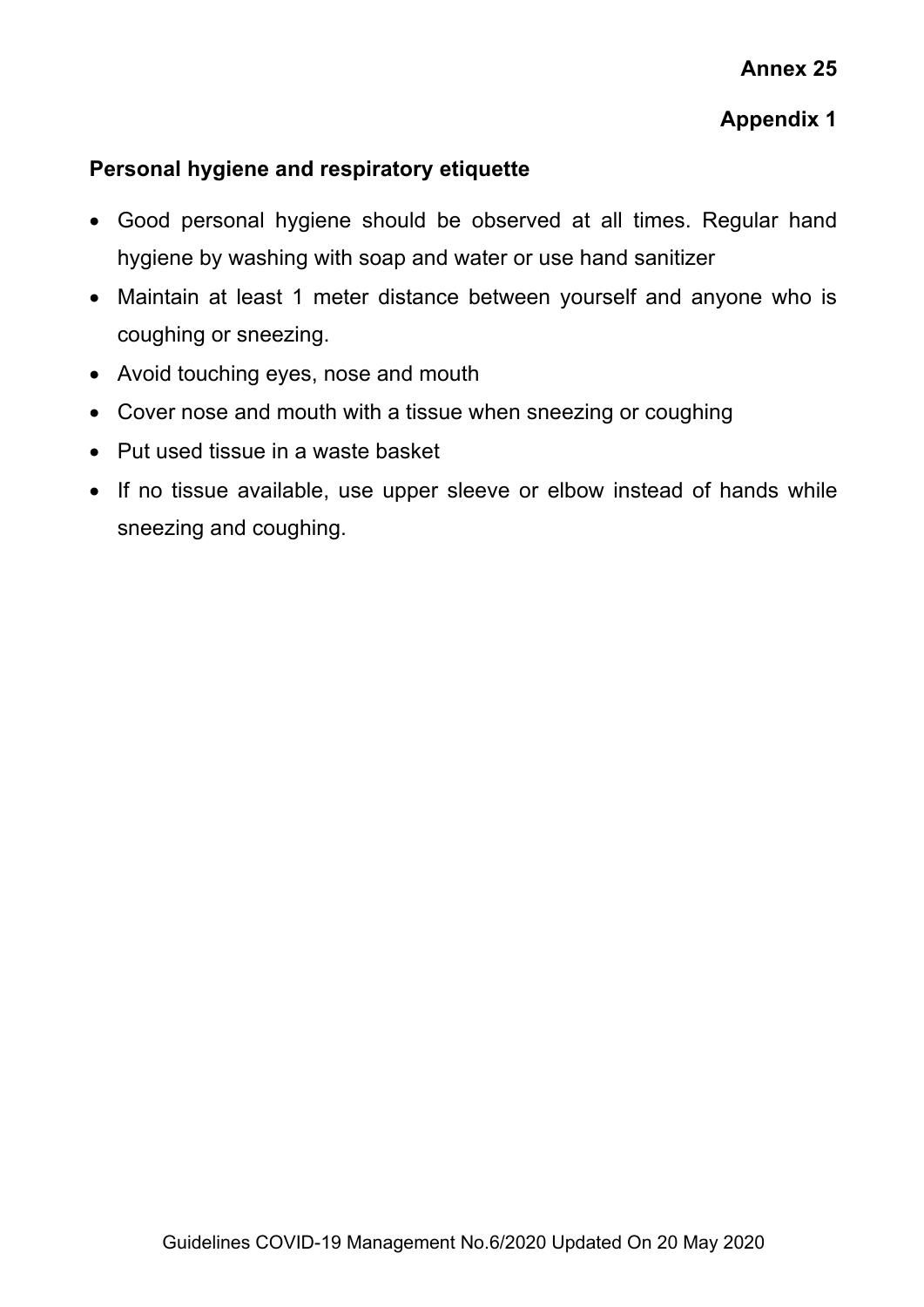# **Appendix 2**

### **Guidelines for Hand Hygiene**

- Wash hands with soap and water or alcohol-based hand sanitizer after any contact with respiratory secretions
- Remove jewellery beforehand wash procedure.
- Rinse hands under warm running water
- Lather with soap; cover all surfaces of the hands and fingers using friction.
- Rinse under warm running water.
- Dry hands thoroughly with a disposable towel
- Turn off faucet without re-contaminating hands.
- Keep fingernails short and do not use fingernail polish or artificial nails.
- If hands are not visibly soiled, an alcohol-based hand sanitizer may be used to decontaminate the hands.
- Apply alcohol-based hand sanitizer to palm of one hand and rub hands together, covering all surfaces of hands and finger, until hands are dry.

# **Respiratory Etiquette**

- Cover mouth and nose with bend of elbow or tissue if coughing or sneezing.
- Throw tissue in the trash after using it
- Wash hands with soap and water or use hand sanitizer